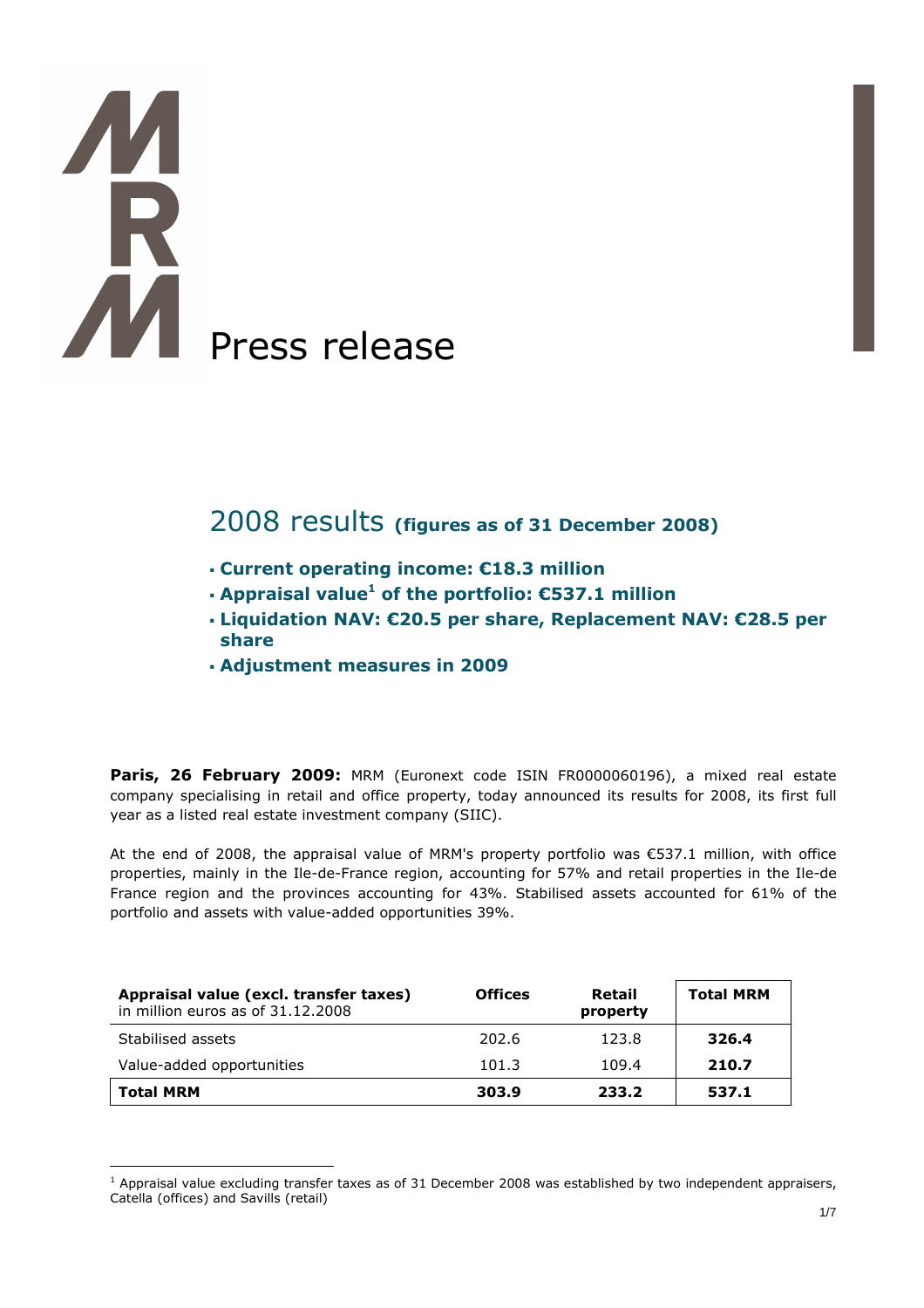The property portfolio as a whole represents a total area of 215,941 sqm, comprising 108,231 sqm of offices and 107,710 sqm of retail property.

### Activity

#### Office portfolio

As of 31 December 2008, the occupancy rate of stabilised offices was 98%. The portfolio generates net annualised rental income<sup>2</sup> of  $E14.4$  million as of 1 January 2009, up 10.0% compared with 1 January 2008. However, one of the two Cap Cergy buildings located in Cergy-Pontoise, representing €1.3 million of this total, was vacated in February 2009. The upgrading of the adjoining building, with an area of around 7,100 sqm, was completed in 2008, allowing for the start of marketing jointly the two buildings (13,500 sqm).

Offices with value-added opportunities are 26% occupied and represented net annualised rental income of €2.0 million as of 1 January 2009. In 2008, the Group continued with its repositioning programmes:

- . The definitive building permit was obtained for the renovation of the "Le Charlebourg" building in La Garenne-Colombes, with an area of 10,700 sqm;
- . Concerning the 10,600 sqm business complex owned by MRM in Velizy, key stages have been completed in the redevelopment of one of the four buildings and the creation of a 2,500 sqm midsize store. A lease has been signed with Habitat and the administrative authorisations, building permit and retail equipment authorisation, have been obtained and are definitive.
- . After obtaining co-ownership agreements, an application was made in December 2008 for the building permit required for the development programme relating to the 7,800 sqm "La Croix de Chavaux" building in Montreuil.

Total investment in the office portfolio with value-added opportunities came to €12.7 million in 2008.

Over the period, the Group signed a total of 16 leases<sup>3</sup> for office properties representing an annual rental income of €2.4 million, of which €0.8 million will be effective in 2009.

In 2008, MRM acquired a 1,100 sqm office building on Rue de la Bourse in Paris for  $\epsilon$ 6.0 million excluding transfer taxes.

### Retail portfolio

As of 31 December 2008, the stabilised retail portfolio had an unchanged occupancy rate of 98% and generates net annualised rental income<sup>2</sup> of  $\mathsf{E}8.8$  million as of 1 January 2009, up 16% compared with 1 January 2008.

The occupancy rate of 74% for retail properties with value-added opportunities, as well as the very significant increase in net annualised rental income<sup>2</sup>, which stood at  $\epsilon$ 5.3 million as of 1 January 2009 compared with €2.3 million as of 1 January 2008, reflects the considerable progress made in the Group's value-enhancement programmes:

. After the completion of works started in early 2008, the "Marques Avenue A6" shopping centre in Corbeil-Essonnes opened its doors to the public on 22 October 2008 with its 54 stores and four restaurants already let. In addition, thanks to the new provisions of the French law on the

 $3$  New leases or lease renewals under revised terms



 $\overline{a}$ 

<sup>2</sup> Excluding taxes, charges, rent-free periods and improvements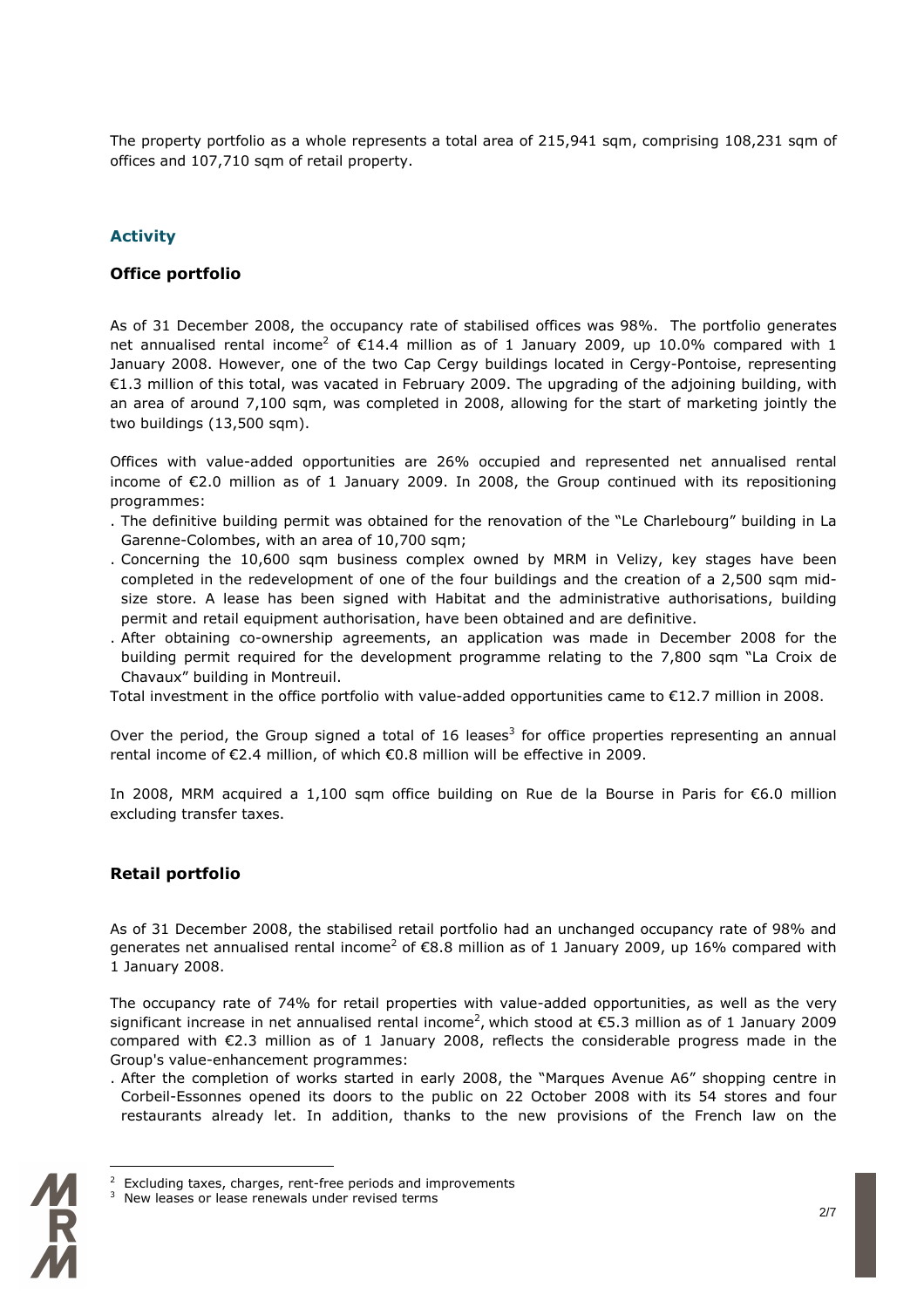modernisation of the economy (the "LME" law), seven stores representing an additional retail area of 1,000 sqm are currently in the process of being let.

. The redevelopment and modernisation of the "Les Halles" shopping centre in Amiens took place in 2008 and the newly configured centre was opened in February 2009.

Total investment in retail properties with value-added opportunities came to €25.4 million over the year.

During 2008, 76 retail property leases<sup>3</sup> were signed, representing an annual rental income of  $\epsilon$ 3.9 million.

Acquisitions made over the year, representing a total amount excluding transfer taxes of €11.3 million, concerned two garden centres operated under the Gamm Vert brand and five Pizza Hut restaurants.

In December 2008, MRM signed a preliminary sales agreement for shops on bottom floor of a building located on Rue du Faubourg Saint-Honoré in Paris for €13.2 million excluding transfer taxes, i.e. 8% above the appraisal value as of 31 December 2008. The agreement was reiterated on 23 February 2009 for a 1,432 sqm lot, corresponding to €12.3 million. The agreement to sell the remaining 362 sqm lot is yet to be reiterated for €0,9 million.

#### Change in value of the portfolio

Over the year, the appraisal value of the portfolio increased by  $\epsilon$ 60.2 million from  $\epsilon$ 476.9 million as of 31 December 2007 to €537.1 million as of 31 December 2008. This increase relates partly to investment of €41.6 million in the upgrading of properties and acquisitions carried out over the period, representing a total amount including transfer taxes of €18.7 million. The difference in the value of the portfolio excluding investment and acquisitions is -€0.1 million. This is the result of a net impairment charge of €7.2 million on the stabilised asset portfolio, as the increase in rents was unable to offset fully the impact of the increase in capitalisation rates, as well as a net appreciation of  $\epsilon$ 7.1 million in the value of the portfolio of value-added opportunities, reflecting the solid progress made in redevelopment programmes in 2008.

#### Net Asset Value and Balance sheet

As of 31 December 2008, the liquidation NAV was €20.5 per share and the replacement NAV was €28.5 per share, down 9.4% and 2.1% respectively compared with 31 December 2007.

| <b>Net Asset Value</b>    | 31.12.2007 | 31.12.2008 |
|---------------------------|------------|------------|
| Liquidation NAV per share | €22.6      | €20.5      |
| Replacement NAV per share | £29.1      | €28.5      |

As of 31 December 2008, the bank debt totalled €398.3 million, equal to 74% of the value of the portfolio. The average margin of debt is 110 basis points (excluding set-up costs). It is 100% hedged by financial instruments such as caps. MRM also benefits from a €54 million, 5% fixed-rate bond issued.

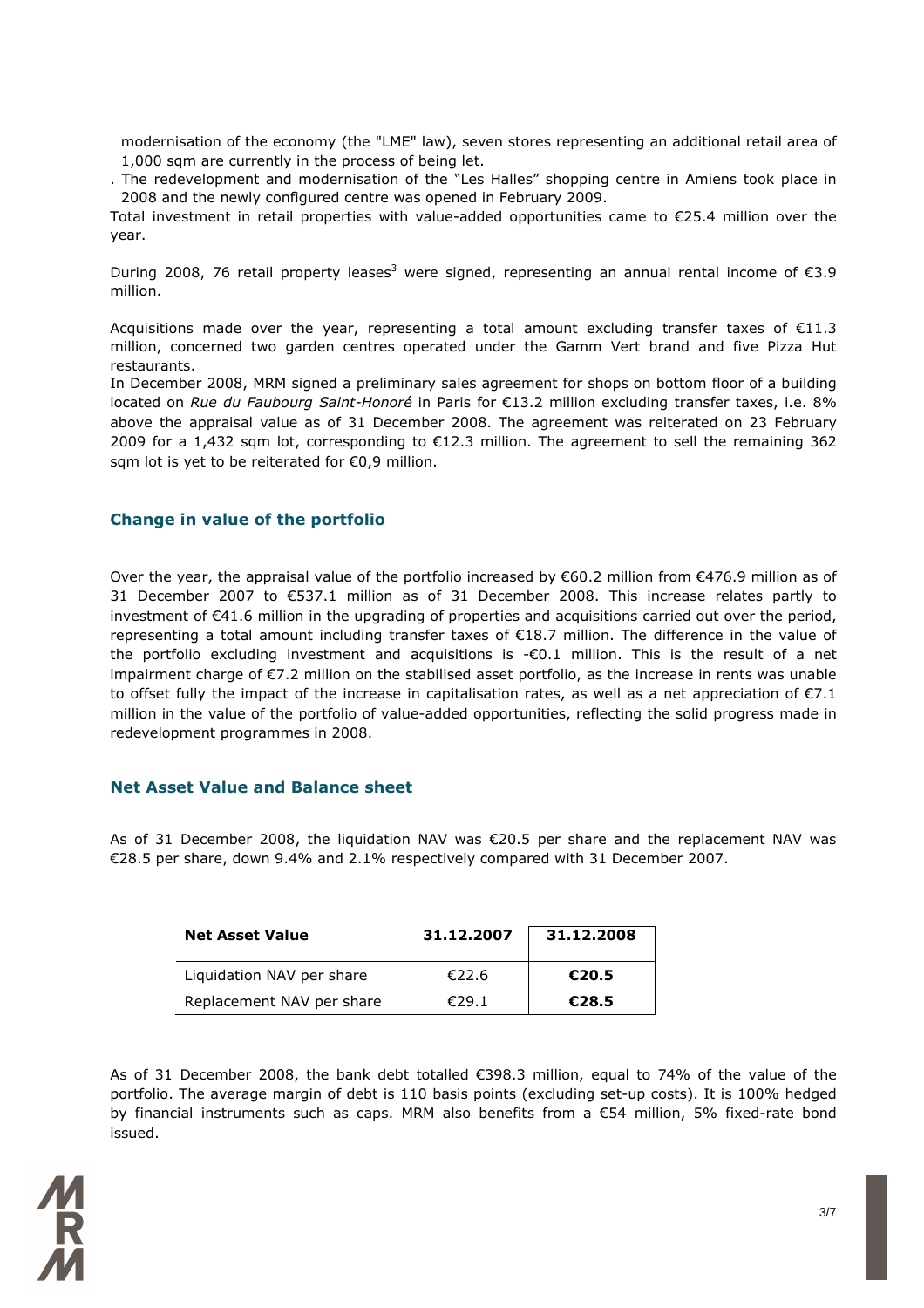| <b>IFRS simplified balance sheet</b><br>In million euros | 31.12.2007 | 31.12.2008 |
|----------------------------------------------------------|------------|------------|
| Investment properties                                    | 476.9      | 524.3      |
| Assets held-for-sale                                     | 0.0        | 12.8       |
| Current receivables/assets                               | 19.2       | 19.5       |
| Cash and equivalents                                     | 21.7       | 9.4        |
| <b>Total assets</b>                                      | 517.8      | 566.0      |
| Equity                                                   | 79.1       | 71.3       |
| Issued bonds                                             | 54.0       | 54.0       |
| Bank loans                                               | 350.0      | 398.3      |
| Other debts/liabilities                                  | 34.8       | 42.4       |
| <b>Total equity and liabilities</b>                      | 517.8      | 566.0      |

### 2008 results

MRM generated consolidated revenues of  $\epsilon$ 28.3 million in 2008<sup>4</sup>, with offices accounting for 59% of gross rental income and retail property accounting for 41%. In 2008, net rental income (after nonrecovered property expenses) amounted to €24.9 million.

Current operating income (before change in fair value of investment properties) was €18.3 million in 2008. Including a negative change in the fair value of investment properties of €0.1 million, operating income totalled €18.2 million.

2008 was subject to unfavourable interest rates in two respects. The high level of interest rates during the year led to an increase in interest expenses, while the fall in interest rates at the end of the period resulted in a sharp fall in the value of financial instruments as of 31 December 2008.

MRM's total net cost of debt of €22.1 million and other financial expenses of €3.5 million strongly impacted the Group's net income, resulting in a loss of €7.5 million over the full year, or -€2.15 per share.



 4 N.B.: 2007 revenues included MRM's real estate business over just four months, amounting to €7.3 million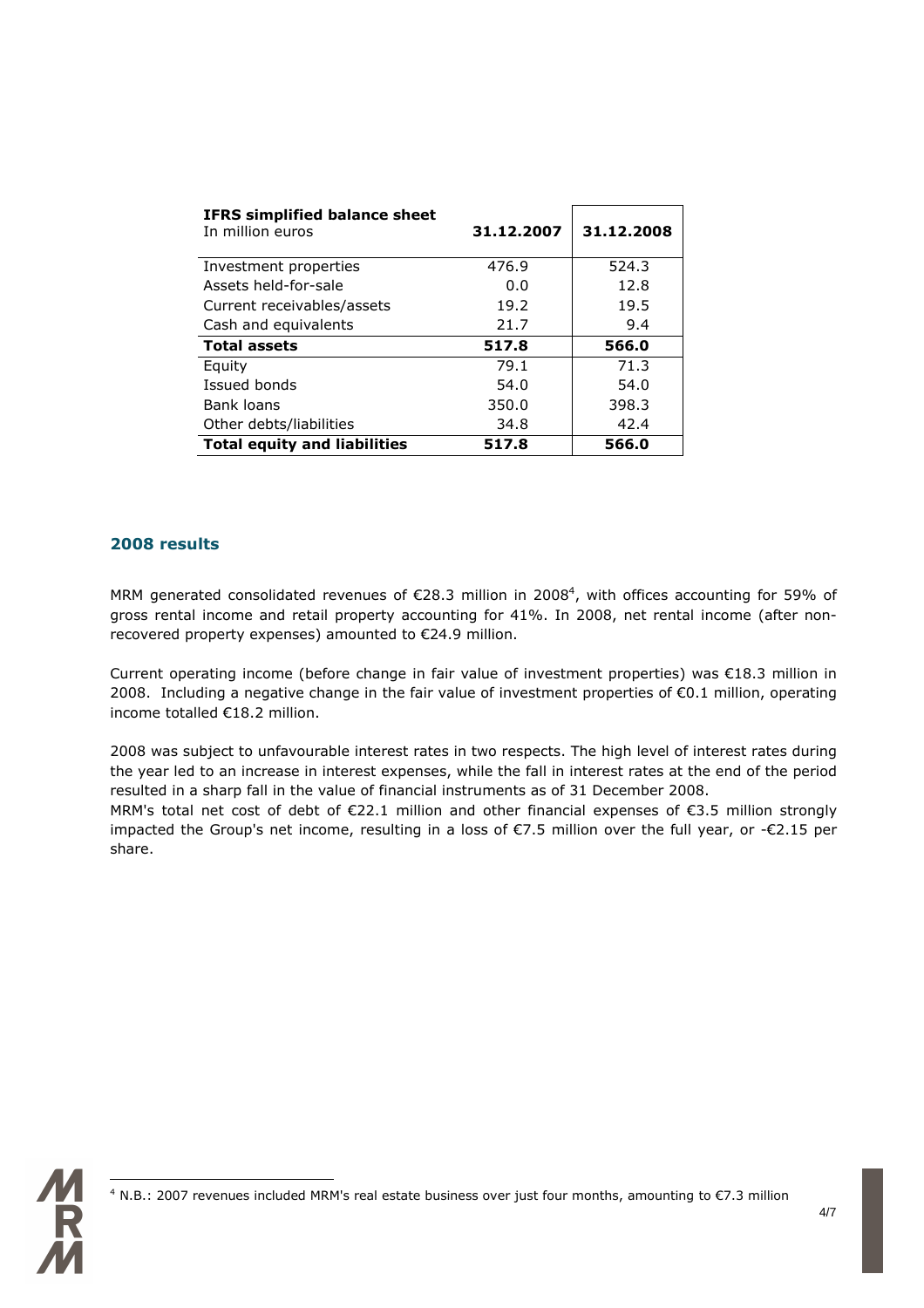| <b>IFRS simplified income</b>      | 2007                   | 2008       | 2008       | 2008           |
|------------------------------------|------------------------|------------|------------|----------------|
| statement                          | published <sup>5</sup> | Total      | Stabilised | Portfolio with |
| In million euros                   |                        | <b>MRM</b> | portfolio  | value-added    |
|                                    |                        |            |            | opportunities  |
| <b>Total gross rental income</b>   | 7.3                    | 28.3       | 21.5       | 6.8            |
| . of which Offices                 | 4.0                    | 16.6       | 13.0       | 3.6            |
| . of which Retail                  | 3.3                    | 11.7       | 8.5        | 3.2            |
| Property expenses                  | (0.7)                  | (3.4)      | 0.0        | (3.4)          |
| <b>Net rental income</b>           | 6.6                    | 24.9       | 21.5       | 3.4            |
| Operating income and expenses      | (4.6)                  | (6.6)      | (4, 8)     | (1.8)          |
| <b>Current operating income</b>    | 1.9                    | 18.3       | 16.7       | 1.6            |
| Change in fair value of investment | 8.0                    | (0.1)      | (7.2)      | 7.1            |
| properties                         |                        |            |            |                |
| <b>Operating income</b>            | 9.9                    | 18.2       | 9.5        | 8.7            |
| Net cost of debt                   | (6.0)                  | (22.1)     | (16.3)     | (5.8)          |
| Other financial expenses           | (0.5)                  | (3.5)      | (2.1)      | (1.4)          |
| Other non operating income and     | $8.4^{6}$              | 0.0        | 0.0        | 0.0            |
| expenses                           |                        |            |            |                |
| Net income before tax              | 11.8                   | (7.4)      | (8.9)      | 1.5            |
| <b>Taxes</b>                       | (0.4)                  | 0.0        | 0.0        | 0.0            |
| <b>Consolidated net income</b>     | 11.4                   | (7.5)      | (8.9)      | 1.5            |
| Earnings per share (in euros)      | 3.25                   | (2.15)     | (2.56)     | 0.41           |

## Cash flow

Operating activities generated a positive cash flow of €12.3 million in 2008. Investments represented a disbursement of €49.6 million while financing activities led to a positive cash flow of €25.1 million. As a result, the Group's net cash position decreased by €12.2 million from €21.5 million as of 31 December 2007 to €9.4 million as of 31 December 2008.

#### Recent events and outlook

In keeping with its strategy, MRM ended 2008 with a property portfolio representing a secure revenue base, as well as considerable potential for value creation through redevelopment programmes.

Thanks to their location and the type of property, suited to institutional tenants, MRM's stabilised offices benefit from high quality tenants and 57% of rental income comes from leases secured beyond three years. The retail portfolio is diversified and leases are divided between a large number of tenants. Most of the 220 occupants are national or international retailers, accounting for 83% of rents received.

Furthermore, value-enhancement programmes present potential for significant growth in net annualised rental income. If the plan to invest €67.4 million over three years in value-added opportunities were to go ahead, the annualised rental income, which stood at €7.4 million as of

 $\overline{a}$ 

 $5$  Includes MRM's new real estate business over four months as of 1 September 2007

<sup>6</sup> Includes €8.4 million corresponding to the accounting treatment of contributions and €0.1 million relating to old activities over eight months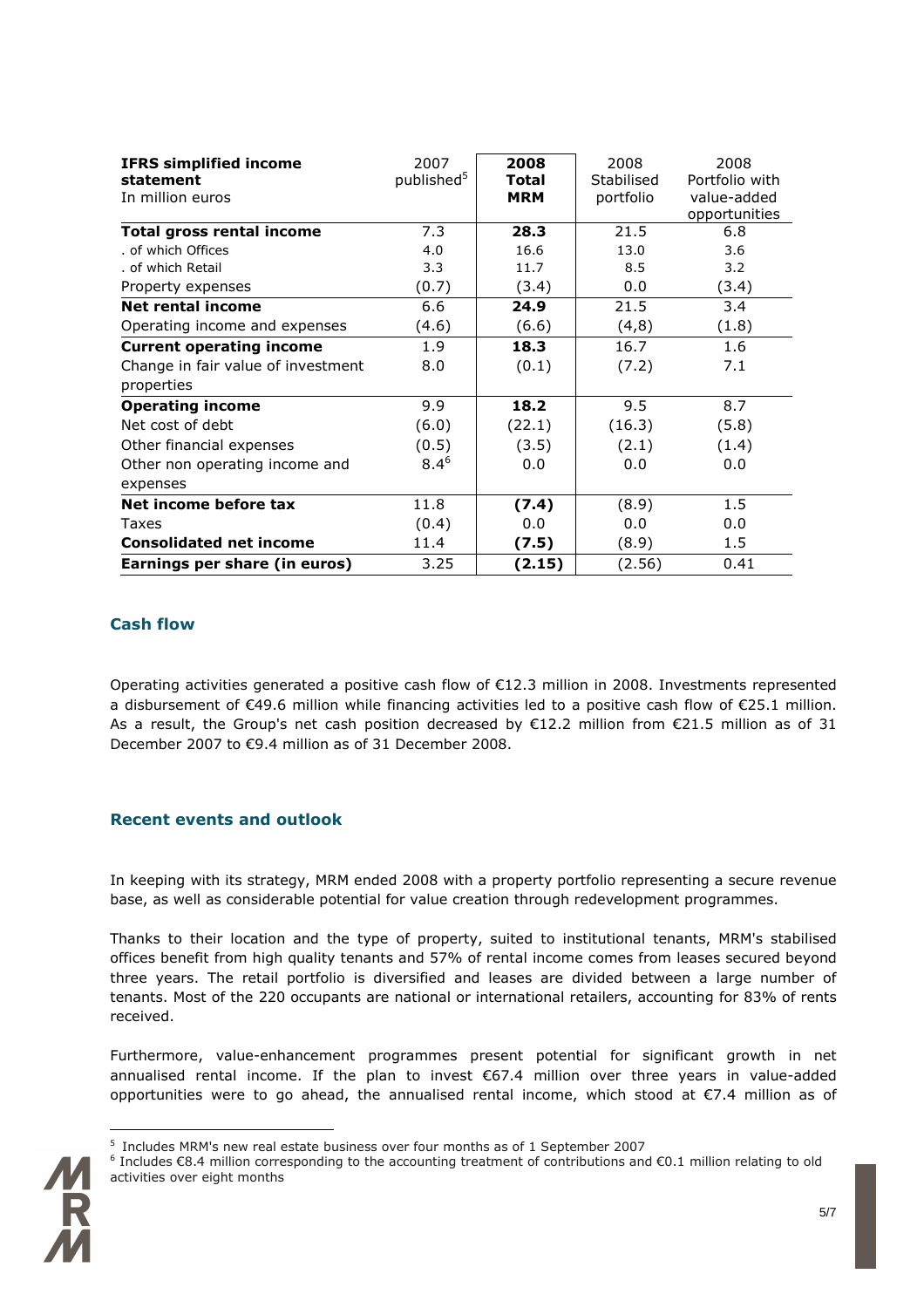1 January 2009, would be expected to reach €20.4 million after completion of the redevelopment programmes. However, MRM intends to make the most of its flexibility in the continuation and implementation of these programmes over the period from 2009-11.

As for 2009, €17.8 million has been committed for investment programmes. As regards bank commitments, the Group no longer has any credit lines maturing in 2009. In view of these factors as well as the positive cash flow after cost of debt and before capital expenditure foreseen for 2009, MRM's additional financing required for the year is limited to €8 million and currently at an advanced stage of negotiations.

Moreover, MRM has implemented measures to adjust its operations, which consist of:

- . focusing investments on existing assets;
- . a more selective approach to investments over the next three years, made possible by the €38.9 million not yet committed to date;
- . cost revision;
- . arbitrage operations, with a target of €120 million for 2009-10 and the first operation taking place in February 2009 (sale of the shops on Rue du Faubourg Saint Honoré - see above);
- . renegotiation of credit lines maturing in 2010 (the Group has already extended the term of a €29.3 million credit line by one year from 2009 to 2010.

François Lex, Chairman and Chief Executive Officer of MRM, commented: "Having demonstrated dynamic operating management of our properties in 2008, we are now demonstrating our pro-active approach to dealing with more challenging market conditions. In the current economic climate, our portfolio model constitutes a real advantage and we have been able to define and implement a number of measures to adapt our operations".

#### About MRM

A listed real estate investment company, MRM owns a portfolio of office and retail properties balanced between stabilised assets and value-added opportunities. Its portfolio has been built up gradually since the second half of 2007 with the contribution of properties from Dynamique Bureaux and Commerces Rendement, two investment companies created and managed by CB Richard Ellis Investors, and acquisitions carried out directly by its subsidiaries. MRM's real estate operations are managed by CB Richard Ellis Investors. MRM is listed in Compartment C of Euronext Paris (Bloomberg code: MRM:FP – Reuters code: MRM.PA).

#### For more information:

#### MRM contacts:

**Jacques Blanchard Islamic Laurent Communist Communist Communist Communist Communist Communist Communist Communist Communist Communist Communist Communist Communist Communist Communist Communist Communist Communist Communi** MRM, Investor Relations DDB Financial 65/67, Av. des Champs-Elysées 55, rue d'Amsterdam 75008 Paris 75008 Paris France **France France** T +33 (0)1 58 62 55 47 T +33 (0)1 53 32 61 51 jblanchard@mrminvest.com isabelle.laurent@ddbfinancial.fr

Website: www.mrminvest.com